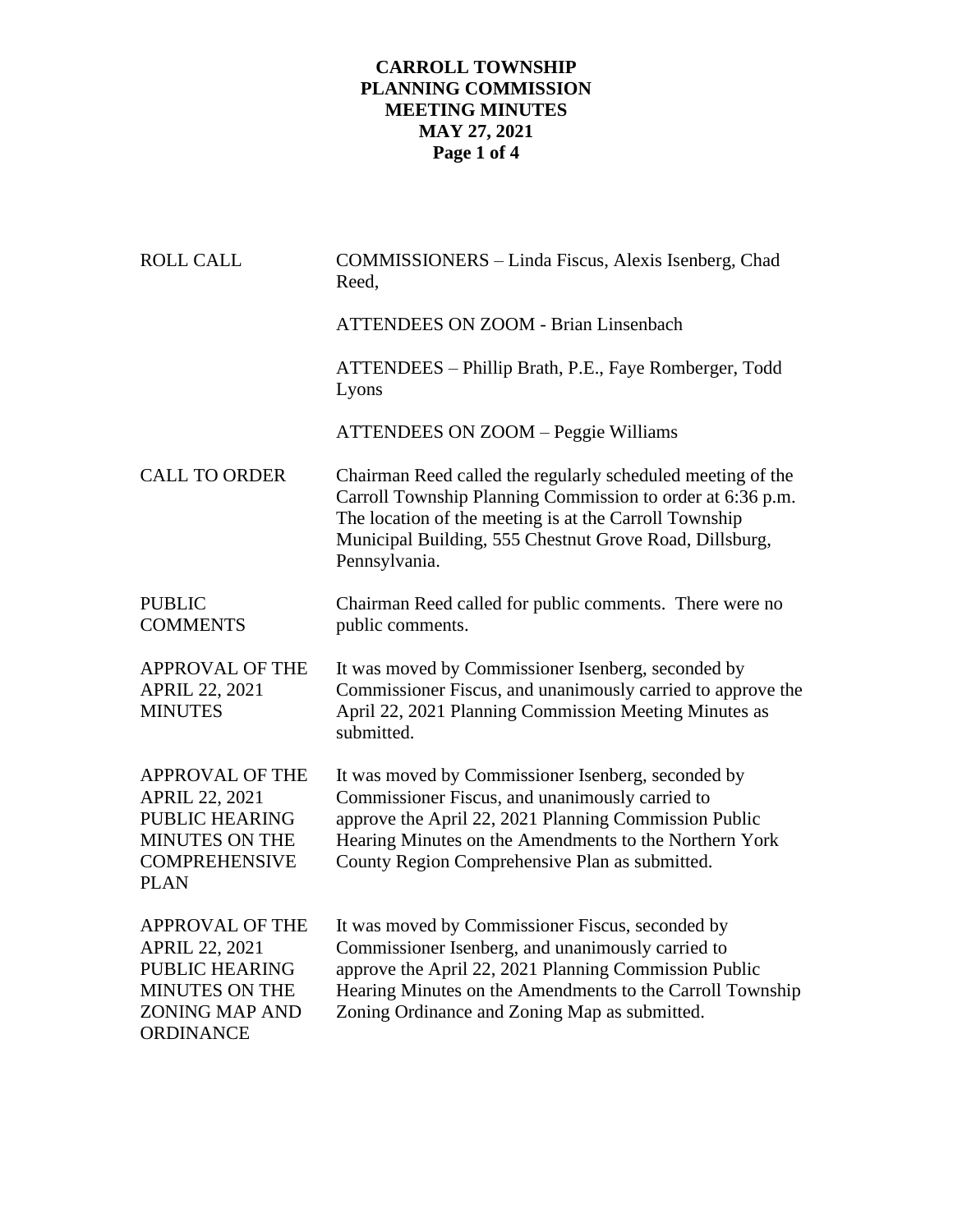## **CARROLL TOWNSHIP PLANNING COMMISSION MEETING MINUTES MAY 27, 2021 Page 2 of 4**

FINAL PLANS FOR It was moved by Commissioner Fiscus, seconded by KEITH, GARRY, Commissioner Isenberg, and unanimously carried to AND JOHAN recommend to the Board of Supervisors to grant the following LEFEVER waiver requests for the Final Subdivision Plan of Tax Parcel 20-OC-79 for Keith R. Lefever, Garry C. Lefever, and Johan R. Lefever – 2 Lots as per Phillip Brath's Comment Letter dated May 24, 2021:

- V. Waivers Requested:
- 1. Provide a stormwater management plan. (Section 435-27. I) Applicant requesting modification from ordinance requirement to defer until building permit is submitted.
- 2. Provide a Wetland Study. (Section 435-27. G) Applicant requested waiver from ordinance requirement.
- 3. Provide an Existing Resources and Site Analysis Plan. (Section 435-27. K) Applicant requested waiver from ordinance requirement.
- 4. Provide a Site Context Map. (Section 435-27. J) Applicant requested waiver from ordinance requirement.
- 5. Provide a Preliminary Resource Impact and Conservation Plan. (Section 435-27. L) Applicant requested waiver from ordinance requirement.
- 6. Provide and E & S plan (Section 435-28.H) Applicant request a modification to provide with building permit.
- 7. Provide Groundwater Supply Study (Section 435-27. F) Applicant requested waiver from ordinance requirement.
- 8. Provide a Traffic Impact Study (Section 435-27.C) Applicant requested waiver from ordinance requirement.
- 9. Provide street trees along existing street frontage per Section 435-52. D. Applicant requested waiver from ordinance requirement.
- 10. Provide Recreation Area or Open Space or provide alternative including Fee-In Lieu. (Section 435-43) Applicant requested waiver from ordinance requirement
- 12. Provide sidewalks along existing street frontage per Section 435.45.B. Applicant requested waiver from ordinance requirement.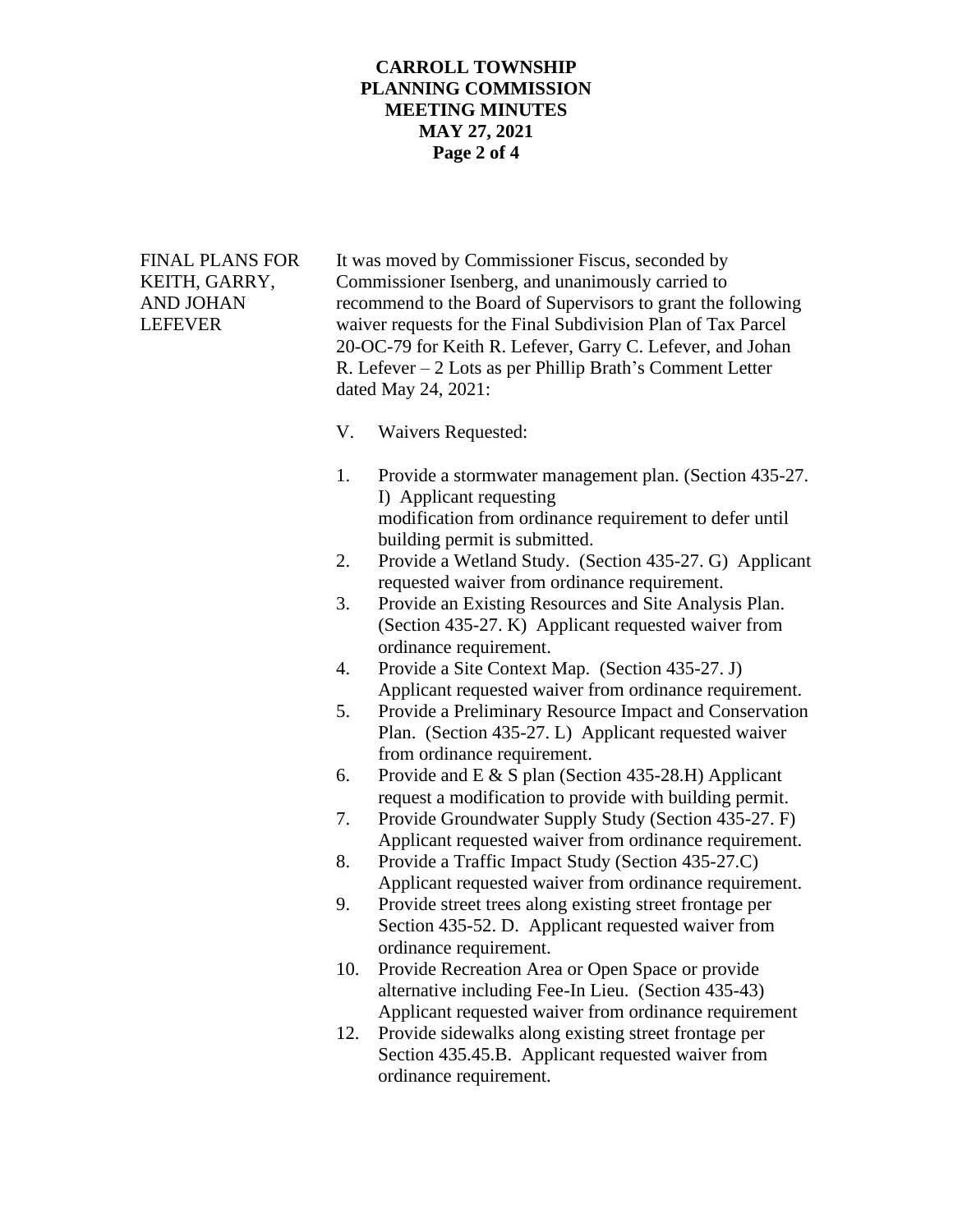## **CARROLL TOWNSHIP PLANNING COMMISSION MEETING MINUTES MAY 27, 2021 Page 3 of 4**

13. Provide curbing along existing street frontage per Section 435-45. C. Applicant requested waiver from ordinance requirement.

It was moved by Commissioner Isenberg, seconded by Commissioner Fiscus, and unanimously carried to recommend to the Board of Supervisors to deny waiver request number 11 and add a number 5 under III. Subdivision (Ordinance No. 2018-242 - Where a subdivision or land development abuts an existing street of inadequate width, sufficient additional width shall be constructed per Section 435.39.D.1. With the proposed development across Route 74, the Applicant shall confirm with PennDOT the need for, or no need for improvement to the Route 74 and Route 15 and area for dedication. Applicant requested waiver from ordinance requirement for York Road (Route 74).

It was moved by Commissioner Fiscus, seconded by Commissioner Isenberg, and unanimously carried to recommend to the Board of Supervisors to conditionally approve the Final Subdivision Plan of Tax Parcel 20-OC-79 for Keith R. Lefever, Garry C. Lefever, and Johan R. Lefever  $-2$ Lots contingent upon addressing all of the following comments in Phillip Brath's Comment Letter dated May 24, 2021:

III. Subdivision (Ordinance No. 2018-242)

- 1. A proposed access for Lot 1 shall be provided. Clarify sight distances and clear sight triangles for proposed and existing driveways. (Section  $435-39 \& 40$ .N). Sight distances for Lot 2 are inadequate.
- 2. All certificates must be signed, sealed by the individual responsible for the plan and dated after last submission revision date. (Section 435-28. B)
- 3. The Owners must sign the plan and ate after last plan revision. (Section 435-282C/36. A)
- 4. All outstanding fees, including recreation fees, must be paid prior to recording Plan. (Section 435-36.M)
- 5. Where a subdivision or land development abuts an existing street of inadequate width, sufficient additional width shall be constructed per Section 435.39.D.1. With